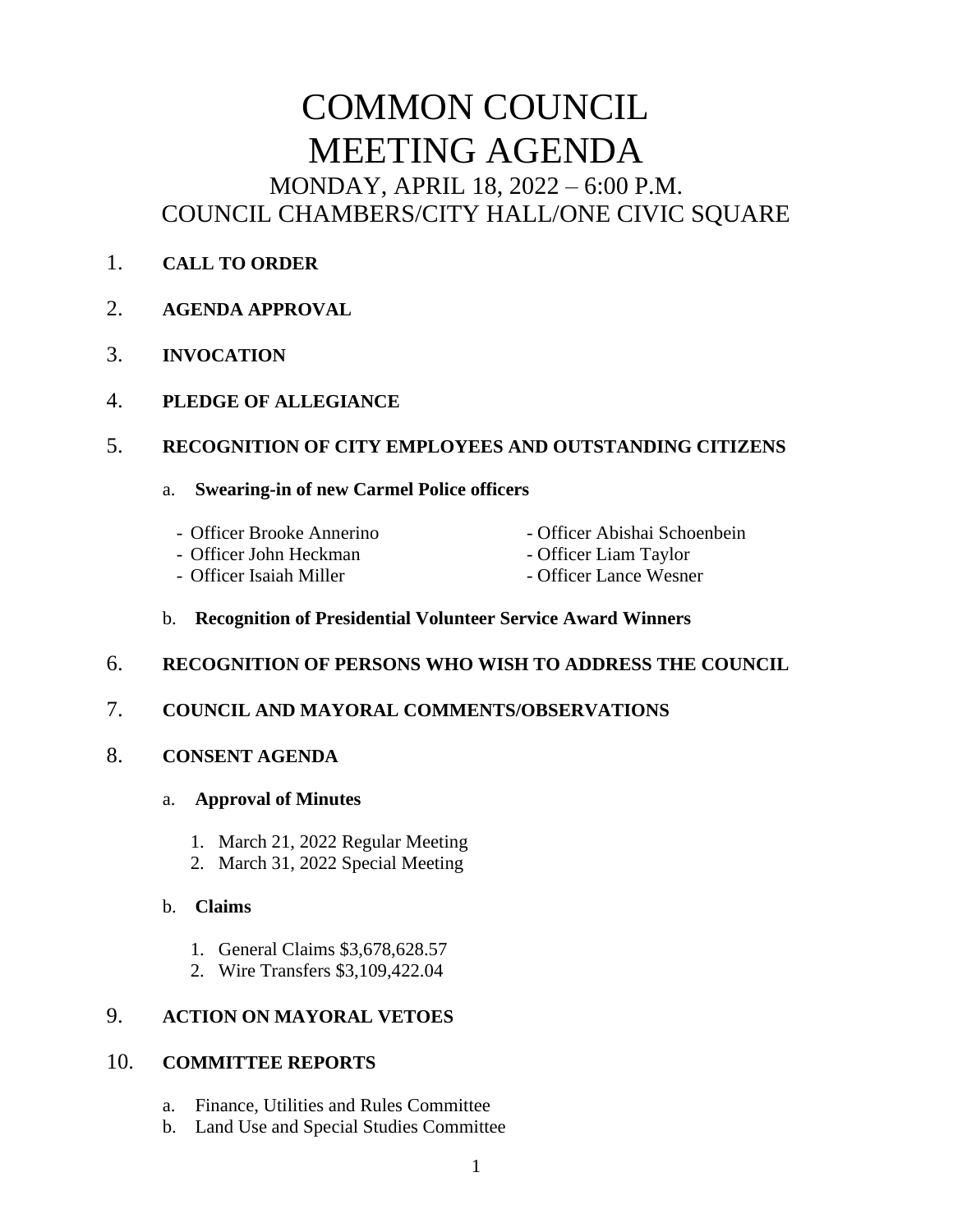c. All reports designated by the Chair to qualify for placement under this category.

## 11. **OTHER REPORTS – (at the first meeting of the month specified below):**

- a. **Carmel Redevelopment Commission (Monthly)**
- b. **Carmel Historic Preservation Commission (Quarterly – January, April, July, October**)
- c. Audit Committee (Bi-annual May, October)
- d. **Redevelopment Authority (Bi-annual – April, October)**
- e. Carmel Cable and Telecommunications Commission (Bi-annual April, October)
- f. Economic Development Commission (Bi-annual February, August)
- g. Library Board (Annual February)
- h. Ethics Board (Annual February)
- i. Public Art Committee (Annual August)
- j. Parks Department (Quarterly February, May, August, November)
- k. All reports designated by the Chair to qualify for placement under this category.

#### 12. **OLD BUSINESS**

a. **Eighth Reading of Ordinance Z-670-21**; An Ordinance of the Common Council of the City of Carmel, Indiana, Amending the WestClay Village Planned Unit Development District Ordinance; Sponsor: Councilor Rider. **Remains in the Land Use and Special Studies Committee.**

#### **Synopsis:**

Ordinance amends the WestClay Village Planned Unit Development District, as amended, to apply the five hundred (500) foot setback from residentially used property for gas station pumps, pump islands and vent pipes set forth in Ordinance Z-669-21 to the WestClay PUD district.

b. **Second Reading of Ordinance Z-676-22**; An Ordinance of the Common Council of the City of Carmel, Indiana, Establishing the Flora Planned Unit Development District; Sponsor: Councilor Rider. **Returning from the Land Use and Special Studies Committee.**

#### **Synopsis:**

Ordinance Establishes the Flora Planned Unit Development District Ordinance (the "Flora PUD"). The Ordinance would rezone the real estate from S-2 Residential to a Planned Unit Development district allowing the future development of a residential neighborhood laid out in the style and character as depicted on the attached Concept Plan which includes single-family attached homes and townhomes.

## 13. **PUBLIC HEARINGS**

a. **Resolution CC-04-18-22-01**: A Resolution of the Common Council of the City of Carmel, Indiana, Adopting the Carmel Comprehensive Plan; Sponsor: Councilor Rider

#### **Synopsis:**

This resolution updates and reformats the Comprehensive Plan.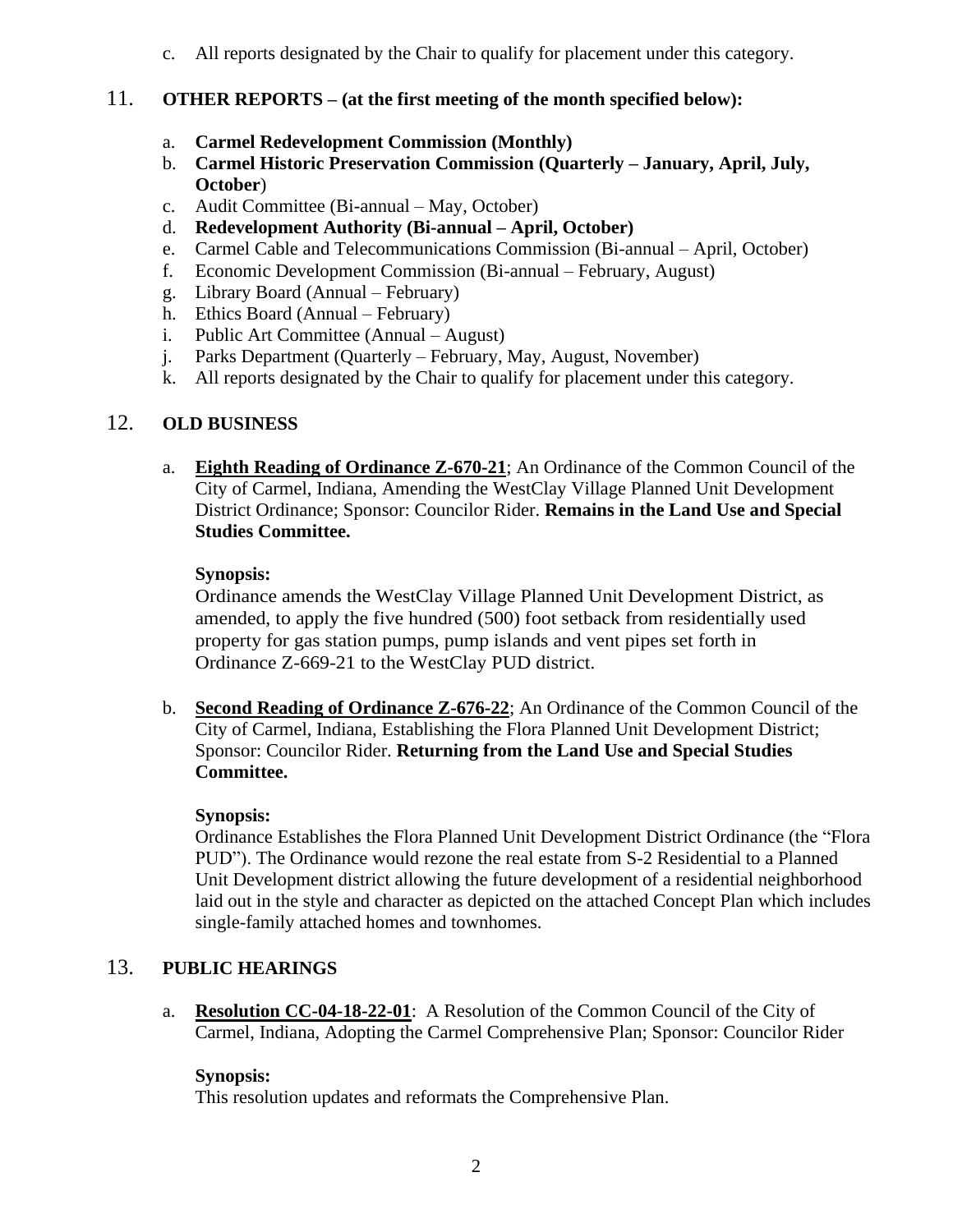b. **First Reading of Ordinance D-2620-22**; An Ordinance of the Common Council of the City of Carmel, Indiana, Vacating Right-of-Way Located 2nd Street SE (Supply Street), East of 1st Avenue SE; Sponsor: Councilor Rider.

#### **Synopsis:**

Vacates approximately 154.4' of right-of-way along 2nd Street SE (Supply Street) and part of the southwest quarter of Section 30, Township 18 North, Range 4 East

# 14. **NEW BUSINESS**

a. **Resolution CC-04-18-22-02**: A Resolution of the Common Council of the City of Carmel, Indiana, Approving a Transfer of Funds Within the ARP Coronavirus Local Fiscal Recovery Fund (#176); Sponsor: Councilor Nelson

#### **Synopsis:**

Transfers funds to be used for governmental services within the ARP Coronavirus Local Fiscal Recovery Fund (#176).

b. **First Reading of Ordinance D-2622-22**; An Ordinance of the Common Council of the City of Carmel, Indiana, Authorizing the Issuance of Economic Development Tax Increment Revenue Bonds to Support the Redevelopment of a Former AT&T Site, and Authorizing and Approving Other Actions in Respect Thereto; Sponsor: Councilor Worrell.

## **Synopsis:**

Ordinance authorizes the issuance of developer TIF bonds by the City of Carmel, Indiana, to finance improvements to support the redevelopment of the former AT&T site located at 210 3rd Avenue SW and adjacent properties.

c. **First Reading of Ordinance D-2623-22**; An Ordinance of the Common Council of the City of Carmel, Indiana, Authorizing the Issuance of Economic Development Tax Increment Revenue Bonds to Support the ERS Old Meridian and Main Project, and Authorizing and Approving Other Actions in Respect Thereto; Sponsor: Councilor Worrell.

## **Synopsis:**

Ordinance authorizes the issuance of developer TIF bonds by the City of Carmel, Indiana, to finance improvements to support the development of the ERS Old Meridian and Main Project.

d. **First Reading of Ordinance D-2624-22**; An Ordinance of the Common Council of the City of Carmel, Indiana, Authorizing the Issuance of Economic Development Tax Increment Revenue Bonds to Support the Concourse Project, and Authorizing and Approving Other Actions in Respect Thereto; Sponsor: Councilor Worrell.

## **Synopsis:**

Ordinance authorizes the issuance of developer TIF bonds by the City of Carmel, Indiana, to finance improvements to support the development of the Concourse Project.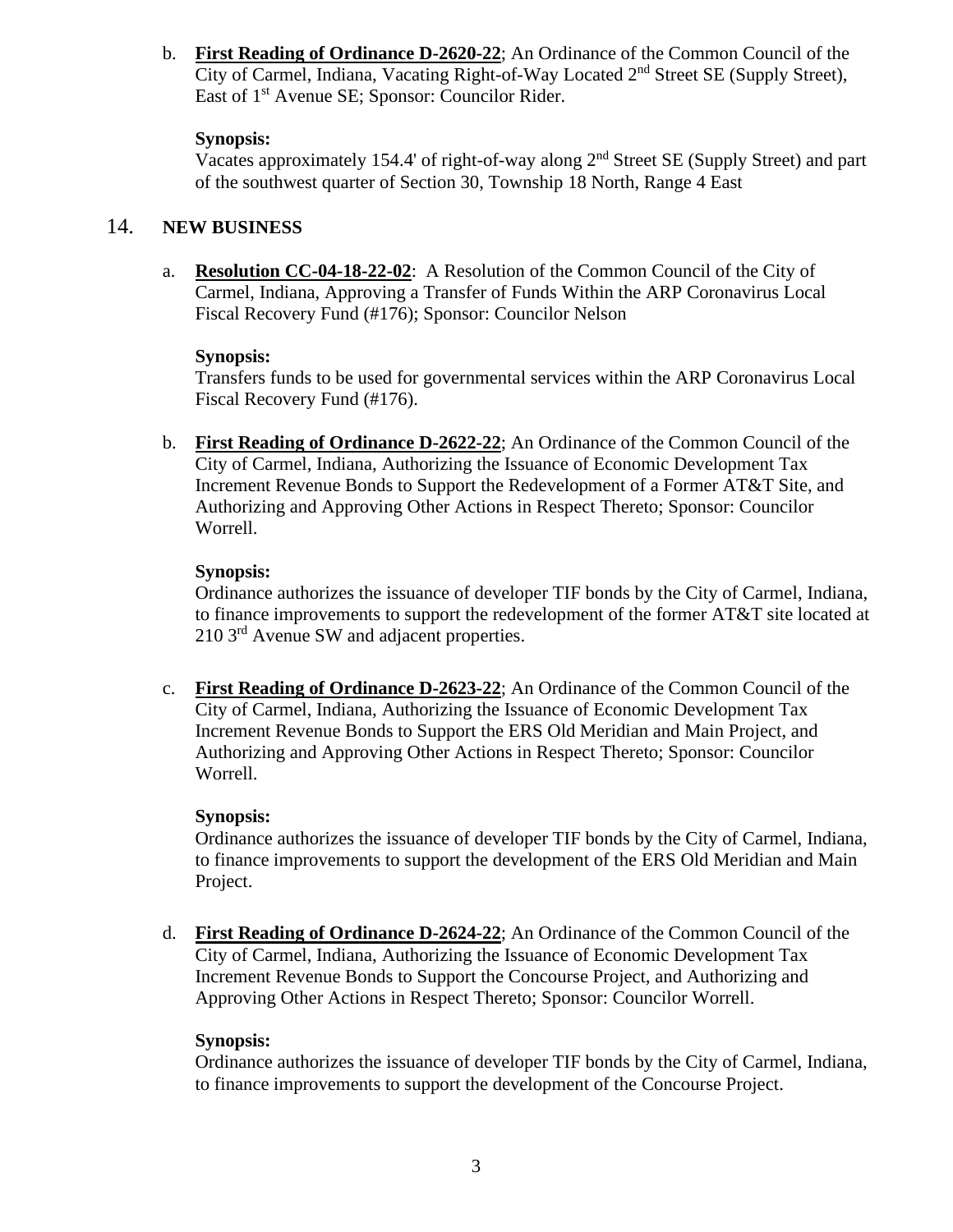e. **First Reading of Ordinance D-2625-22**; An Ordinance of the Common Council of the City of Carmel, Indiana, Authorizing the Issuance of Economic Development Tax Increment Revenue Bonds to Support the Old Meridian Apartments Project, and Authorizing and Approving Other Actions in Respect Thereto; Sponsor: Councilor Worrell.

#### **Synopsis:**

Ordinance authorizes the issuance of developer TIF bonds by the City of Carmel, Indiana, to finance improvements to support the development of the Old Meridian Apartments Project.

f. **Resolution CC-04-18-22-03**: A Resolution of the Common Council of the City of Carmel, Indiana, Approving Certain Matters in Connection with the Old Town Economic Development Area (Smokey & Monon Allocation Area); Sponsor: Councilor Worrell

#### **Synopsis:**

Resolution approves (1) a resolution of the Carmel Redevelopment Commission making technical boundary amendments to the Smokey & Monon Allocation Area in the Old Town Economic Development Area, and (2) a related resolution of the Carmel Plan Commission.

g. **Resolution CC-04-18-22-04**: A Resolution of the Common Council of the City of Carmel, Indiana, Approving Certain Matters in Connection with the Old Town Economic Development Area (Smokey & Monon Phase II Allocation Area); Sponsor: Councilor Worrell

#### **Synopsis:**

Resolution approves (1) a resolution of the Carmel Redevelopment Commission creating a new Smokey & Monon Phase II Allocation Area within the Old Town Economic Development Area, including an economic development plan supplement, and (2) a related Carmel Plan Commission resolution.

h. **Resolution CC-04-18-22-05**: A Resolution of the Common Council of the City of Carmel, Indiana, Approving Certain Matters in Connection with the City Center Redevelopment Area (Studio M Allocation Area); Sponsor: Councilor Worrell

#### **Synopsis:**

Resolution approves (1) a resolution of the Carmel Redevelopment Commission creating a new Studio M Allocation Area within the City Center Redevelopment Area, including a redevelopment plan supplement, and (2) a related Carmel Plan Commission resolution.

i. **Resolution CC-04-18-22-06**: A Resolution of the Common Council of the City of Carmel, Indiana, Approving Certain Matters in Connection with the City Center Redevelopment Area (Firehouse East Allocation Area); Sponsor: Councilor Worrell

## **Synopsis:**

Resolution approves (1) a resolution of the Carmel Redevelopment Commission creating a new Firehouse East Allocation Area within the City Center Redevelopment Area, including a redevelopment plan supplement, and (2) a related Carmel Plan Commission resolution.